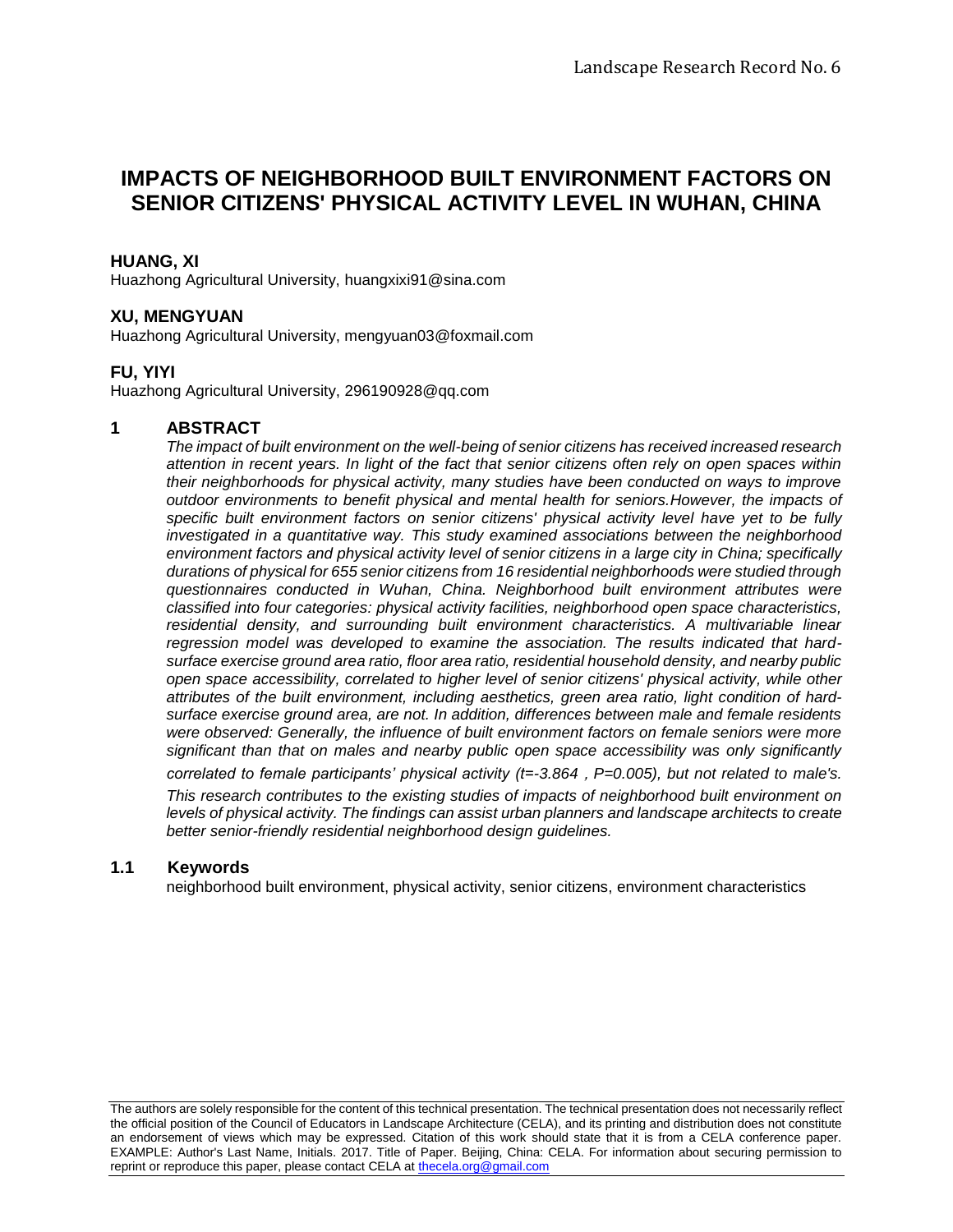# **2 BACKGROUND**

Well-being of senior citizens has been receiving increasing research interest in China because of the rapidly aging Chinese population. In 2015, the number of Chinese age 65 and older was 144.34 million, and this number is expected to rise over 300 million by 2050. Therefore, it is important to research ways to improve built environment attributes that promote the well-being of senior citizens. Physical activity is essential for seniors in preventing diabetes, obesity, cardiovascular disease and stroke. Many studies have shown mounting evidence indicating that physical activity can extend years of independent living and improve the quality of life for older people. A recently focus in this area is correlating built environmental factors with levels of physical activity. The reasoning behind the trend is that senior citizens tend to highly rely upon the open spaces and facilities in their local residential neighborhoods for outdoor activity and thus are particularly vulnerable to the obstacles of built environment (King et al, 2000; Michael et al, 2006; Sugiyama & Thompson, 2007; Clarke et al, 2013; Wang et al, 2016; Gallagher et al, 2010). In addition, built environment interventions can benefit persons of all ages in the neighborhood.

To successfully implement built environment interventions, understanding of the effects of built environment factors is critical. Most existing research focus on walking and cycling activities. A few studies develop comprehensive frameworks of built environment factors associated with people's walking and cycling behaviors. Pikora et al. (2003) developed four category of features of neighborhood environment: destinations (availability of commercial and community facilities); functional (structural characteristics of street network); aesthetics of the environment; and safety. Among Chinese researchers, Zhou et al. (2012) proposed a framework of neighborhood features associated with people's physical activity, including housing density, land-use mix, street connectivity, walking/cycling facility, neighborhood aesthetic, safety, and others. In the previous empirical studies, the most common statistical studies applied regression models. Some studies applied logistic regression models to anlayze the associaitons between levels of physical activity and built environmental attributes (Sugiyama et al., 2007; Salvador et al., 2009; Jelle et al., 2012). Other studies used linear regression models (Nagel et al., 2008). Many researchers built upon these frameworks and conducted empirical studies to investigate the correlations between neighborhood built environment factors and likelihood of senior residents' physical activity in their local neighborhoods. Several studies found that the walable access to parks and greenways positively related to senior residents' physical activity level (Shin et al., 2011; Lees et al, 2007). Hunag and her colleague (2014) found that senior residents living in neighborhood with higher residential densities were less likely to participate in daily outdoor physical activity. Ottoni et al. (2016) suggested that outdoor sitting amenities also imrpoved the likelihood of seniors' physical activity. These research outcomes all provided insights for how neighborhood built environment influence senior residents' physical activities.

There remains two major gaps in the existing research. First, most exisiting studies have focused on planning-oriented factors at neighborhood scale (such as street connectivity and land-use mix) while few have considered design-oriented factors at smaller scale of open spaces (such as exercise-supporting facilities availability, or playground area per capital within a given neighborhood). However, the impacts of these factors on seniors' physical activity may vary at different scales. So there is a need to examine the effects of neighborhood built environment factors on both macro and micro scales to reach a clearer understanding of relationships between environmental factors on physical activities of senior people. Second, measures applied in existing studies were mostly quantitative; few studies have taken the morphological characteristics of the neighborhood environmental factors at smaller scales into consideration. Quantitative measures only reflect total neighborhood built environment features; these can be inaccuarte in reflecting to what extent the residents actually utilize the neighborhood spaces. Morphological characteristic, for example, layout pattern of the green space or other design features on the neighborhood, may also influence residents' activities. Take green coverage ratio as an example, it is a quantifiable measure reflecting the amount of green space provided to the residents in the neighborhood. But neighborhoods with the same green coverage ratio may largely differ in terms of green space layouts, such as the centralized public green space layout, or linear green space along neighborhood pathways, or scattered small green spaces. These layouts influence seniors' daily usage because the green spaces with different forms support different kinds of physical activities. Thus, measures limited to quantities of green space, without considering morphological characteristics, may lead to misleading associations between built environmental factors and senior physical activity.

In addition, although current official Neighborhood Planning and Design Guidelines in China provide basic quantitative standards of neighborhood design (such as floor area ratio and green space ratio), as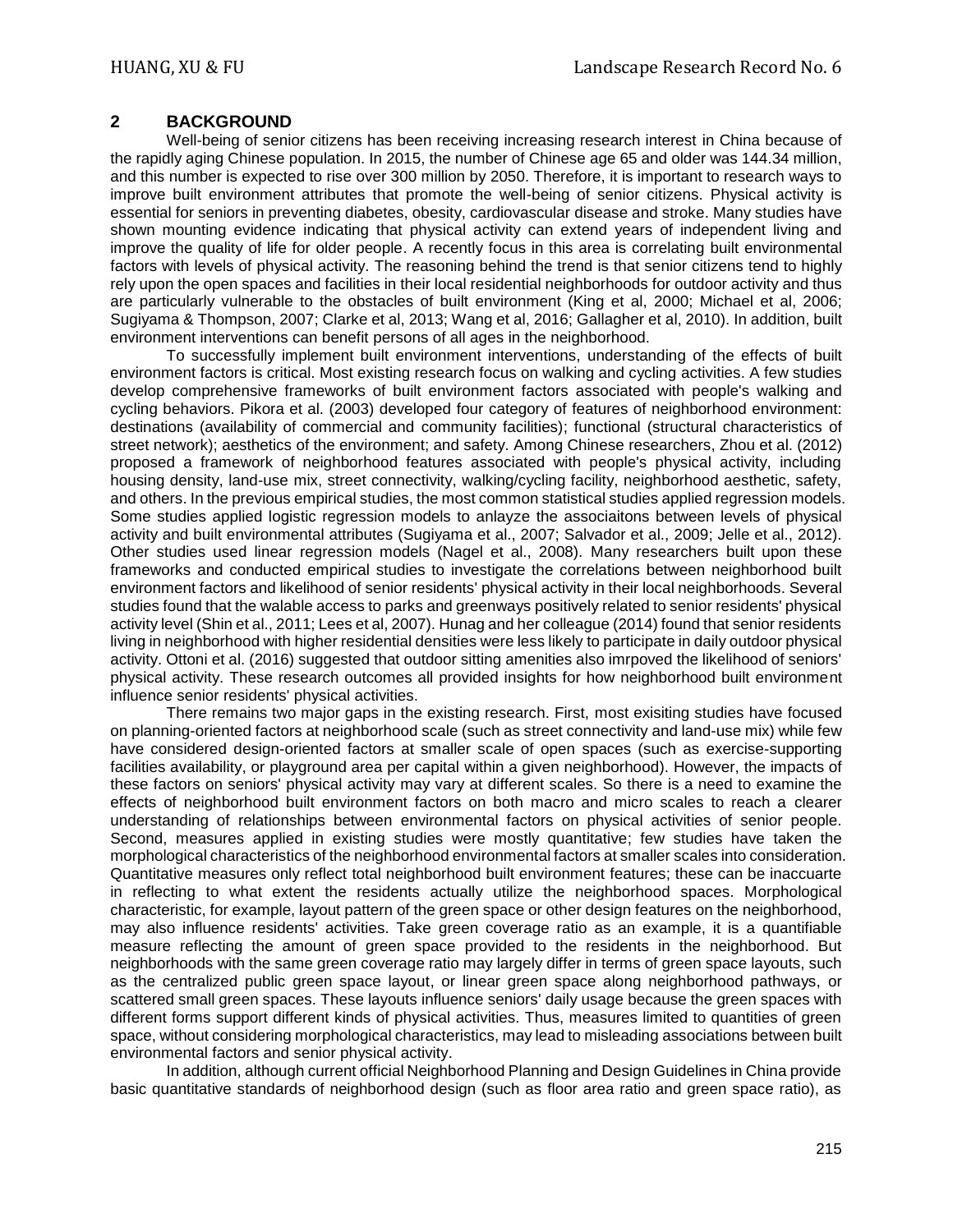well as some general suggestions on neighrbohood green space and hard-surface ground design based on nromative practice, there is little guidance on how specific design features (such as size or facility) can be organized in order to meet various needs of senior residents. Thorough understanding of how the behaviors of senior residents associate with neighborhood built environment can lead to more informed neighborhood design guidelines that can assist urban planners and landscape archiects with future design practice.

To address these gaps, this study investigated the effects of neighborhood built environment factors on physical activity of the senior residents with emphasis on morphological characteristic of green spaces at smaller scales. Multiple linear regression analysis allows for quantitatively assessment of correlations between neighborhood built environment features and seniors' physical activity levels. Explorations into the disparities among the correlations in the sample neighborhoods reveal how neighborhood built environment impacts senior resident's physical activity behavior and to what extent. The results provide community designers and policy makers with decision supports on future built environment intervention for physical activity promotion purpose in the context of Chinese metropolitan areas. This study also contributes to the existing environment-behavior literature in theoretical frameworks measuring environmental factors for seniors' physical activities at the neighborhood scales.

# **3 METHODOLOGY AND DATA**

### **3.1 Study Design and Study Neighborhoods**

The study collected data of physical activities of senior residents with the aim to explore if the levels of their physical activities were associated with neighborhood built environment factors and to what extent. This study selected 16 sample neighborhoods from Wuhan metropolitan area (see Table 1). Wuhan Is the largest city in central China with a population of 10 million. The climate and socio-economic characteristics of Wuhan are representative of the situation of a large number of Chinese large metropolitans.

As previous research showed that individual socio-economic status also largely impacts people's physical activity behavio, sample neighborhoods in this study were selected within a range of general socioeconomic status in order to minimize the random bias from individual socio-economic characteristics differences. The criteria included: construction period from 2000 to 2014; housing price from 10000 RMB/m<sup>2</sup> to 14000 RMB/m². All measurements of the criteria were conducted in September 2016.

| <b>Number</b>  | Name                                        | construction<br>period | May, 2016<br>housing<br>price (RMB/<br>m <sup>2</sup> | green<br>area<br>$ratio(\%)$ | <b>District</b>     | Acreage $(m2)$ |
|----------------|---------------------------------------------|------------------------|-------------------------------------------------------|------------------------------|---------------------|----------------|
|                | Dongfang<br>Huacheng                        | 2005                   | 12347                                                 | 49%                          | Hankou              | 142000         |
| $\overline{2}$ | Baoli Huadu                                 | 2009                   | 11192                                                 | 35%                          | Wuchang<br>Hongshan | 148000         |
| 3              | Baoli Huayuan                               | 2006                   | 12191                                                 | 42.37%                       | Wuchang<br>Hongshan | 137600         |
| 4              | Meilin Qingcheng                            | 2007                   | 12589                                                 | 37%                          | Wuchang<br>Xudong   | 170000         |
| 5              | Mingdu Huayuan                              | 2006                   | 10210                                                 | 50%                          | Wuchang<br>Hongshan | 146000         |
| 6              | Dahua Nanhu<br>Gongyuan Shijia<br>Section 2 | 2013                   | 11760                                                 | 28%                          | Wuchang<br>Hongshan | 176000         |
| 7              | Aijia Guoji<br>Huacheng                     | 2010                   | 11173                                                 | 40%                          | Wuchang<br>Qingshan | 192000         |
| 8              | Dushi Jingdian                              | 2008                   | 12312                                                 | 44%                          | Wuchang<br>Xudong   | 112000         |
| 9              | Binhu Mingdi                                | 2006                   | 10075                                                 | 43%                          | Wuchang<br>Hongshan | 52000          |

#### **Table 1. General socio-economic characteristics of the 16 selected neighborhoods.**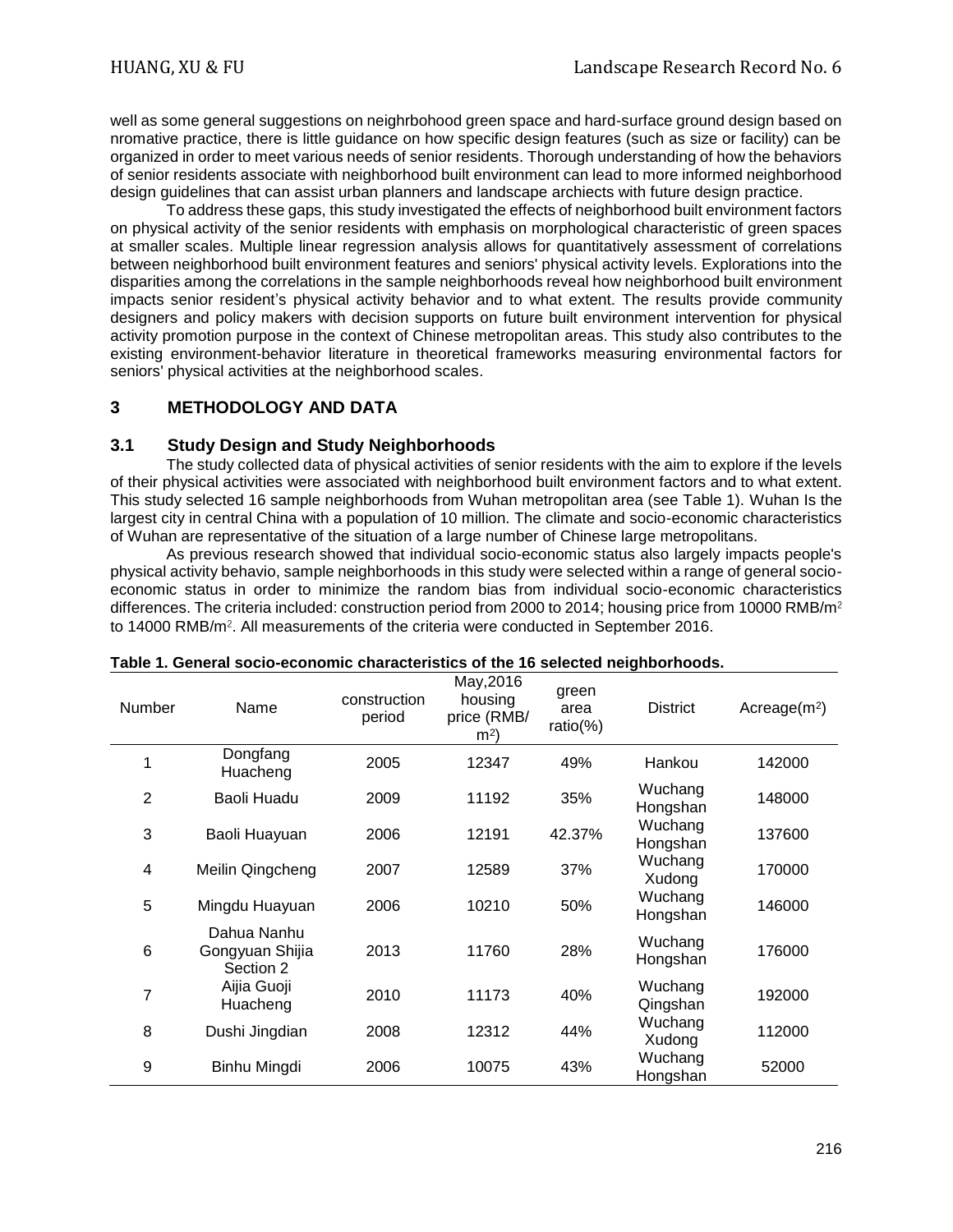| 10 | Nanguo Mingzhu<br>Section 1                 | 2005 | 11000 | 40% | Hanyang             | 183000 |
|----|---------------------------------------------|------|-------|-----|---------------------|--------|
| 11 | Nanguo Mingzhu<br>Section 2                 | 2005 | 11000 | 40% | Hanyang             | 124000 |
| 12 | Jingiao Gangwan                             | 2007 | 10726 | 37% | Hanyang             | 75000  |
| 13 | Tairan Nanhu<br>Meiguiwan                   | 2014 | 12209 | 35% | Wuchang<br>Hongshan | 245000 |
| 14 | Huajin Huayuan                              | 2000 | 11173 | 37% | Wuchang<br>Hongshan | 189500 |
| 15 | Dahua Nanhu<br>Gongyuan Shijia<br>Section 3 | 2013 | 13554 | 35% | Wuchang<br>Hongshan | 179800 |
| 16 | HanKou Chuntian                             | 2007 | 12203 | 40% | Hankou              | 153000 |

# **3.2 Neighborhood Built Environment Factors**

We selected the factors in this analysis, as well as their measurements, based on review of the relative literature published in the last ten years that: (1) chose senior residents as the focus group; (2) applied empirical approaches with clear illustration on sample sizes, study units, built environment factors, data analysis models. Based on the literature review, the independent variables in this study consisted of seven neighborhood built environment characteristics in four categories, as shown in Table 2. Among these variables, most of them were calculated using a GIS platform, including neighborhood floor area ratio, green area ratio, hard-surface exercise ground area ratio, and nearby public open space accessibility. The areas of green area and hard-surface exercise ground in each study neighborhood were calculated based on highresolution satellite image derived from city planning department of Wuhan. Nearby public open space accessibility variable was defined as the distance from study neighborhoods to the closest urban public space (park, city square, etc.) in the nearby urban district, calculated with the Network Analysis tool in ArcGIS10 software. Data of facility-related variables, including street light and exercise facility condition, were collected by neighborhood observation. Neighborhood aesthetics quality variable was determined by neighborhood questionnaire survey that covered randomly selected neighborhood residents of different genders and ages, whose attitude toward the aesthetic quality of the neighborhood was evaluated with a seven-point Likert scale; and the average points from all participants represented the measurement of neighborhood aesthetics quality of the given neighborhood. All study neighborhoods were also classified based on morphological characteristics of the neighborhoods public spaces into the following two categories: (1) Centralized public space; (2) Decentralized public spaces (See Figure 1 & 2). Centralized public space refers to the condition that the given neighborhood has only one compact green space within it; while decentralized means these public spaces are in a state of dispersed distribution.

All data of neighborhood built environment characteristics were derived from September to October 2016.

| Name of<br>neighbor-<br>hoods | Weekly<br>average<br>physical<br>activity<br>duration<br>(h) | Aesth-<br>etics | Nearby<br>public<br>open<br>space<br>accessi-<br>bility (km) | hard-<br>surfa-<br>ce<br>exerci-<br>se<br>ground<br>area<br>ratio | green<br>area<br>ratio | Reside-<br>ntial<br>house-<br>hold<br>density<br>(Set /<br>ha) | Light<br>density of<br>hard-<br>surface<br>exercise<br>ground<br>area $\left(\frac{1}{2} m^2\right)$ | Neighb-<br>orhood<br>floor<br>area<br>ratio |
|-------------------------------|--------------------------------------------------------------|-----------------|--------------------------------------------------------------|-------------------------------------------------------------------|------------------------|----------------------------------------------------------------|------------------------------------------------------------------------------------------------------|---------------------------------------------|
| Tairan<br>Nanhu<br>Meiguiwan  | 6.500                                                        | 5.100           | 0.880                                                        | 0.042                                                             | 0.350                  | 142.857                                                        | 0.007                                                                                                | 1.700                                       |
| Nanguo<br>Mingzhu2            | 6.570                                                        | 6.070           | 0.980                                                        | 0.032                                                             | 0.400                  | 96.532                                                         | 0.005                                                                                                | 1.500                                       |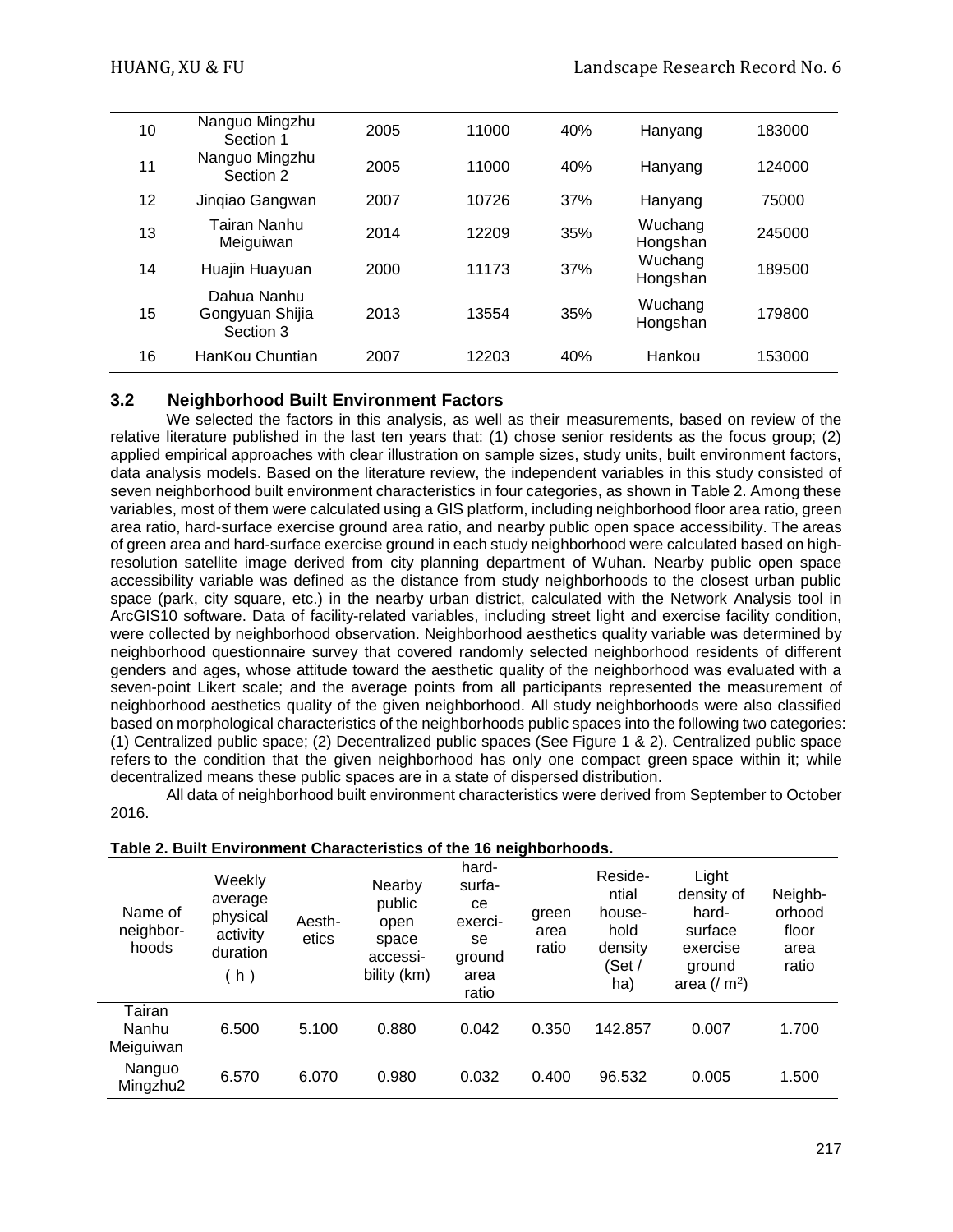| Nanguo<br>Mingzhu1                     | 6.670  | 5.750 | 1.415 | 0.043 | 0.400 | 81.967  | 0.005 | 1.300 |
|----------------------------------------|--------|-------|-------|-------|-------|---------|-------|-------|
| Meilin<br>Qingchen<br>g                | 7.160  | 5.356 | 1.530 | 0.035 | 0.370 | 162.353 | 0.004 | 1.700 |
| Dushi<br>Jingdian                      | 8.220  | 5.420 | 0.570 | 0.061 | 0.449 | 128.840 | 0.004 | 2.080 |
| HanKou<br>Chuntian                     | 8.340  | 5.480 | 0.860 | 0.041 | 0.408 | 128.366 | 0.011 | 1.880 |
| Dongfang<br>Huacheng                   | 9.700  | 4.880 | 0.520 | 0.036 | 0.490 | 153.803 | 0.011 | 1.560 |
| Jingiao<br>Gangwan                     | 9.810  | 5.250 | 1.090 | 0.034 | 0.370 | 266.667 | 0.001 | 2.200 |
| Baoli<br>Huayuan                       | 10.610 | 5.640 | 0.810 | 0.044 | 0.424 | 194.404 | 0.010 | 2.200 |
| Huajin<br>Huayuan                      | 11.230 | 5.510 | 0.840 | 0.055 | 0.335 | 165.013 | 0.005 | 1.798 |
| Mingdu<br>Huayuan                      | 11.650 | 5.550 | 0.870 | 0.059 | 0.500 | 133.014 | 0.007 | 1.050 |
| Dahua<br>Nanhu<br>Gongyua<br>n Shijia2 | 11.970 | 5.620 | 0.250 | 0.059 | 0.280 | 143.182 | 0.006 | 1.730 |
| Aijia Guoji<br>Huacheng                | 12.180 | 5.240 | 0.700 | 0.113 | 0.347 | 249.271 | 0.004 | 2.723 |
| <b>Binhu</b><br>Mingdi                 | 12.560 | 5.580 | 0.550 | 0.077 | 0.430 | 195.167 | 0.008 | 2.200 |
| Baoli<br>Huadu                         | 12.630 | 5.790 | 0.510 | 0.064 | 0.350 | 337.838 | 0.006 | 2.930 |
| Dahua<br>Nanhu<br>Gongyua<br>n Shijia3 | 12.880 | 5.880 | 0.590 | 0.083 | 0.350 | 139.878 | 0.011 | 1.600 |



**Figure1 Centralized public space map Figure2 Decentralized public space map.**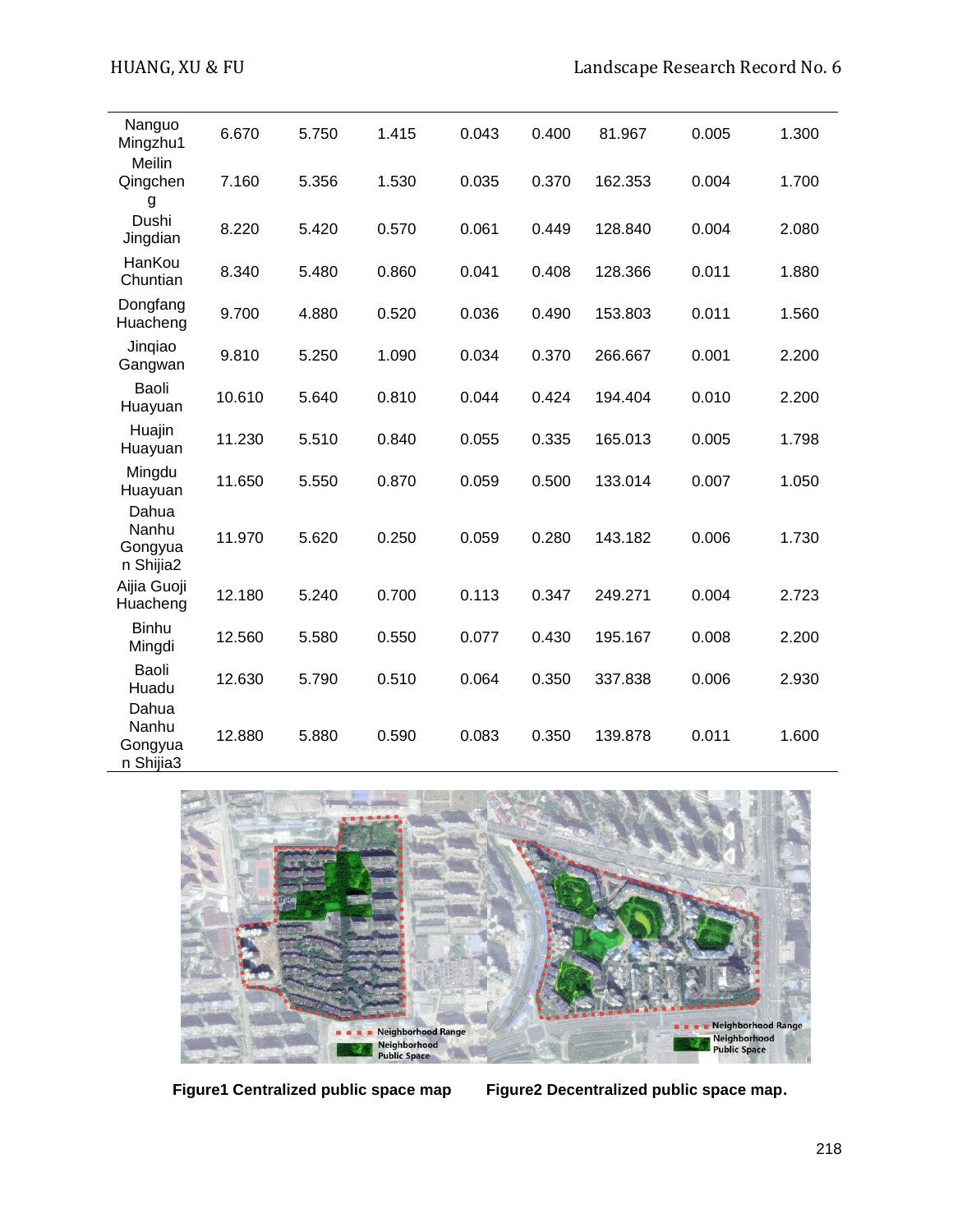# **3.3 Population and Physical Activities**

The survey was conducted concurrently in study neighborhoods from September 2016 to October 2016 when the climate was suitable for outdoor physical activity in Wuhan. The survey occurred during twotime spans (from 7 a.m. to 10 a.m., and from 16 p.m. to 21 p.m.) on both weekdays and weekends with good weather during the previous week. The target population in this study was defined as senior residents (age > 55) living in the study neighborhoods. Their individual-level data included age, education, and gender. The education levels of the participants were classified into the following categories: Junior middle school or below, High school, college or higher. Age was grouped into seven categories as follows: (55-59, 60-64, 65-69, 70-74, 75-79, 80-84, 85 and above). A total of 665 senior residents were reached and 655 effective responses were collected. The final sample consists of 270 male and 385 female with a mean age of 68.63. All 16 neighborhoods were represented in the sample: the number of participants per neighborhood ranged from 31 to 45, with an average of 40.94.

The overall socio-demographic characteristics of the participants were summarized in Table 3.

| Individual |                                                                                                                                                                   | Number | Proportion (%) | Weekly average<br>physical activity |
|------------|-------------------------------------------------------------------------------------------------------------------------------------------------------------------|--------|----------------|-------------------------------------|
| level      | Categores<br>Male<br>Female<br>Junior middle school and<br>below<br>High school<br>College or higher<br>Lack of data<br>55-59<br>60-64<br>65-69<br>70-74<br>75-79 |        |                | duration (h)                        |
|            |                                                                                                                                                                   | 270    | 41.20          | 9.89                                |
| Gender     |                                                                                                                                                                   | 385    | 58.80          | 9.54                                |
| Education  |                                                                                                                                                                   | 254    | 43.70          | 9.34                                |
|            |                                                                                                                                                                   | 214    | 36.80          | 10.69                               |
|            |                                                                                                                                                                   | 113    | 19.50          | 11.09                               |
|            |                                                                                                                                                                   | 74     | 11.30          |                                     |
|            |                                                                                                                                                                   | 76     | 11.60          | 10.27                               |
|            |                                                                                                                                                                   | 235    | 35.90          | 10.71                               |
|            |                                                                                                                                                                   | 166    | 25.30          | 9.84                                |
| Age        |                                                                                                                                                                   | 69     | 10.50          | 9.20                                |
|            |                                                                                                                                                                   | 60     | 9.20           | 8.09                                |
|            | 80-84                                                                                                                                                             | 39     | 6.00           | 9.67                                |
|            | 85 and above                                                                                                                                                      | 10     | 1.50           | 5.30                                |
| Total      |                                                                                                                                                                   | 655    |                | 9.89                                |

#### **Table 3. Overall Socio-demographic Characteristics of the Participants.**

Questions related to physical activity were adopted from the International Physical Activity Questionnaire (IPAQ) to collect information on estimated physical activities of the seniors. Participants were asked to report the hours and minutes they had participated in physical activities in the previous 7 days. The form of the physical activity in the questionnaire intentionally excluded housing working and utilitarian commuting but focusing on recreational physical activity as recommended by previous research (Chaix et al, 2014). The average value of total physical activity duration in the previous week of all participants in one neighborhood was defined as the dependent variable in this study.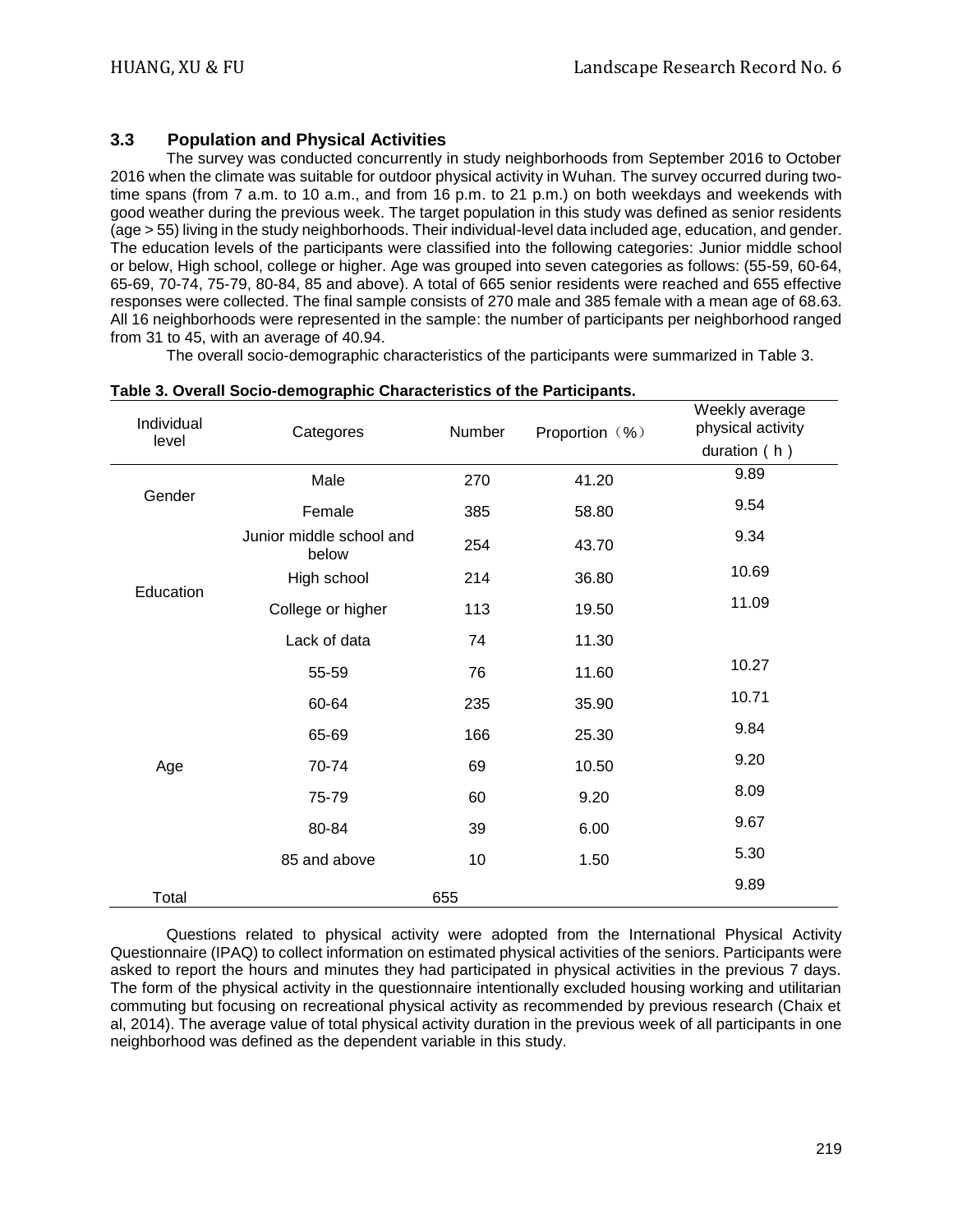### **3.4 Statistical Analysis**

Statistical analysis was conducted in SPSS 19.0. First, one-way ANOVA analyses were used to examine the associations between participants individual characteristics and the levels of physical activities. Then a multivariable linear regression model was conducted to examine the relationships between neighborhood built environment factors and the levels of physical activities of the senior residents living in the neighborhoods. In addition, male and female participants were examined jointly and separately to explore the potential differences in the effects of neighborhood built environment factors. Last, Pearson Correlation Coefficient was applied separately to examine the differences between neighborhoods with centralized public space and ones with decentralized public space.

# **4 RESULTS**

74.50 percent of the senior residents in these study reported participating in physical activities at least 1 hour in the previous week. And 10.38 percent of the senior residents participated physical activity over 2.5 hours during that span, which was the recommended minimal exercise time per week for adults according to WHO (WHO, 2008). The mean physical activity duration within the survey week was 9.89h.

One-way ANOVA analyses showed that participants' individual characteristics were significantly associated with their physical activity behaviors (See Table 4). Men spent more time than women taking exercise within the week. Physical activity duration decreased with age, as expected. In addition, participants with higher education (college or higher degree) were more likely to participate in daily physical activity.

| Dependent variable: Weekly average physical activity duration |          |                                         |     |  |  |  |
|---------------------------------------------------------------|----------|-----------------------------------------|-----|--|--|--|
| Individual<br>Characteristics                                 | P        | Whether have significant<br>correlation | N   |  |  |  |
| Age                                                           | $.007**$ | N                                       | 655 |  |  |  |
| Gender                                                        | .064     | ×                                       | 655 |  |  |  |
| Education                                                     | $.011*$  | N                                       | 581 |  |  |  |

#### **Table 4. One-way ANOVA analyses results.**

Notes:\*P < .05, \*\*P< .01

The multivariable linear regression model indicated that four of the seven neighborhood built environment characteristics in this study were significantly associated with senior residents' physical activity duration, including hard-surface exercise ground area ratio, floor area ratio, residential household density, nearby public open space accessibility (See Table 5a). Higher hard-surface exercise ground area ratio was strongly associated with more time spent on physical activity ( $t=3.429$ ,  $P=0.009$ ), which was not surprising considering the context that hard-surface exercise ground was primary space for senior residents' physical activity. In addition, senior residents living in neighborhoods with lower floor area ratio were more likely to participate in physical activities (t=4.744,  $P=0.001$ ). While higher residential household density (t=-2.677, P=0.028) of the neighborhoods were positively associated with likelihood of physical activities of the senior residents. In addition, distance from neighborhoods to the closest public open space was also found significantly associated with durations of physical activities of senior residents ( $t=-2.330$ ,  $P=0.048$ ), which was similar to previous research. Senior residents were less likely to spend time on physical activity with the increase of distance from the neighborhood entrances to surrounding public open spaces. This finding suggested that although built environment within the neighborhood boundary was hypothesized to directly influence seniors' physical activity behavior, the availability of surrounding public spaces also played a significant role, which was consistent with previous research. Other variables, including aesthetics, green area ratio, light density of hard-surface exercise ground area were not found to be significantally associated with dependent variables.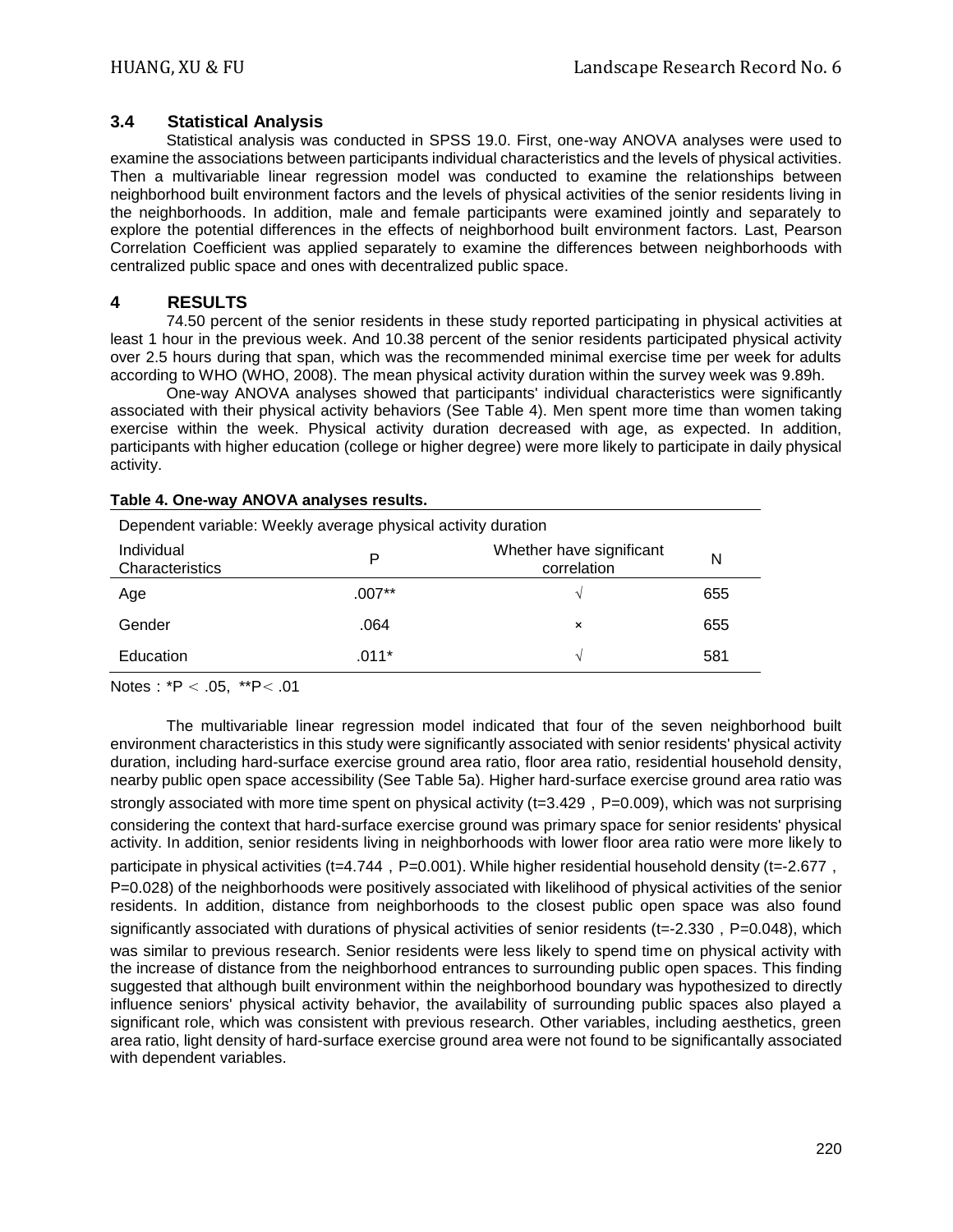In addition, differences between male and female residents were observed. Three of the same neighborhood built environment characteristics were found significantly associated with the male and females' physical activity duration, but those had a more significant impact on females, including hardsurface exercise ground area ratio, floor area ratio and residential household density. Nearby public open space accessibility was significantly associated with female participants' physical activity (t=-3.864, P=0.005) but had nothing to do with male (See Table 5a).

The Pearson Correlation Coefficient indicated that different categories of neighborhood had different environment characteristics associated with the time spent on physical activity. A positive correlation was found between aesthetics ( $r=0.737$ ,  $P=0.023$ ), nearby public open space accessibility ( $r=-$ 0.678, P=0.045), hard-surface exercise ground area ratio (r=0.704, P=0.034) and time spent on physical activity in the neighborhood type of centralized public space. Hard-surface exercise ground area ratio  $(r=0.798, P=0.032)$ , floor area ratio (r=0.782, P=0.038) and residential household density (r=0.929, P=0.003) of decentralized public space' neighborhoods were all found correlated with participants' physical activities duration (See Table 5b).

| a. multivariable linear regression analysis               |          |                                                 |                                                         |          |                                                           |          |  |
|-----------------------------------------------------------|----------|-------------------------------------------------|---------------------------------------------------------|----------|-----------------------------------------------------------|----------|--|
|                                                           |          | Total                                           | Male                                                    |          | Female                                                    |          |  |
| Independent variables                                     | t        | P                                               | t                                                       | P        | t                                                         | P        |  |
| Aesthetics                                                | 1.364    | .210                                            | 1.511                                                   | .169     | 1.576                                                     | .154     |  |
| Nearby public open<br>space accessibility                 | $-2.330$ | $.048*$                                         | $-132$                                                  | .898     | $-3.864$                                                  | $.005**$ |  |
| hard-surface exercise<br>ground area ratio                | 3.429    | $.009**$                                        | 3.401                                                   | $.009**$ | 2.477                                                     | $.038*$  |  |
| green area ratio                                          | $-.098$  | .924                                            | .307                                                    | .766     | $-522$                                                    | .616     |  |
| Residential household<br>density                          | 4.127    | $.003***$                                       | 2.695                                                   | $.027*$  | 4.744                                                     | $.001**$ |  |
| Light density of hard-<br>surface exercise ground<br>area | 1.054    | .322                                            | .904                                                    | .393     | .901                                                      | .394     |  |
| Floor area ratio                                          | $-2.946$ | $.019*$                                         | $-2.462$                                                | $.039*$  | $-2.677$                                                  | $.028*$  |  |
| R Square                                                  |          | .884                                            | .735                                                    |          | .918                                                      |          |  |
| <b>Adjusted R Square</b>                                  |          | .783                                            | .503                                                    |          | .847                                                      |          |  |
| P                                                         |          | $.003**$                                        | .064                                                    |          | $.001**$                                                  |          |  |
| Dependent variable                                        |          | Weekly average<br>physical activity<br>duration | Weekly average<br>physical activity<br>duration of male |          | Weekly average physical<br>activity duration of<br>female |          |  |
| b. Pearson Correlation Coefficient                        |          |                                                 |                                                         |          |                                                           |          |  |
| variables                                                 |          | Centralized public space                        |                                                         |          | Decentralized public space                                |          |  |

| Table 5 Multivariable linear regression and Pearson Correlation Coefficient analysis results. |  |  |  |  |  |  |
|-----------------------------------------------------------------------------------------------|--|--|--|--|--|--|
|-----------------------------------------------------------------------------------------------|--|--|--|--|--|--|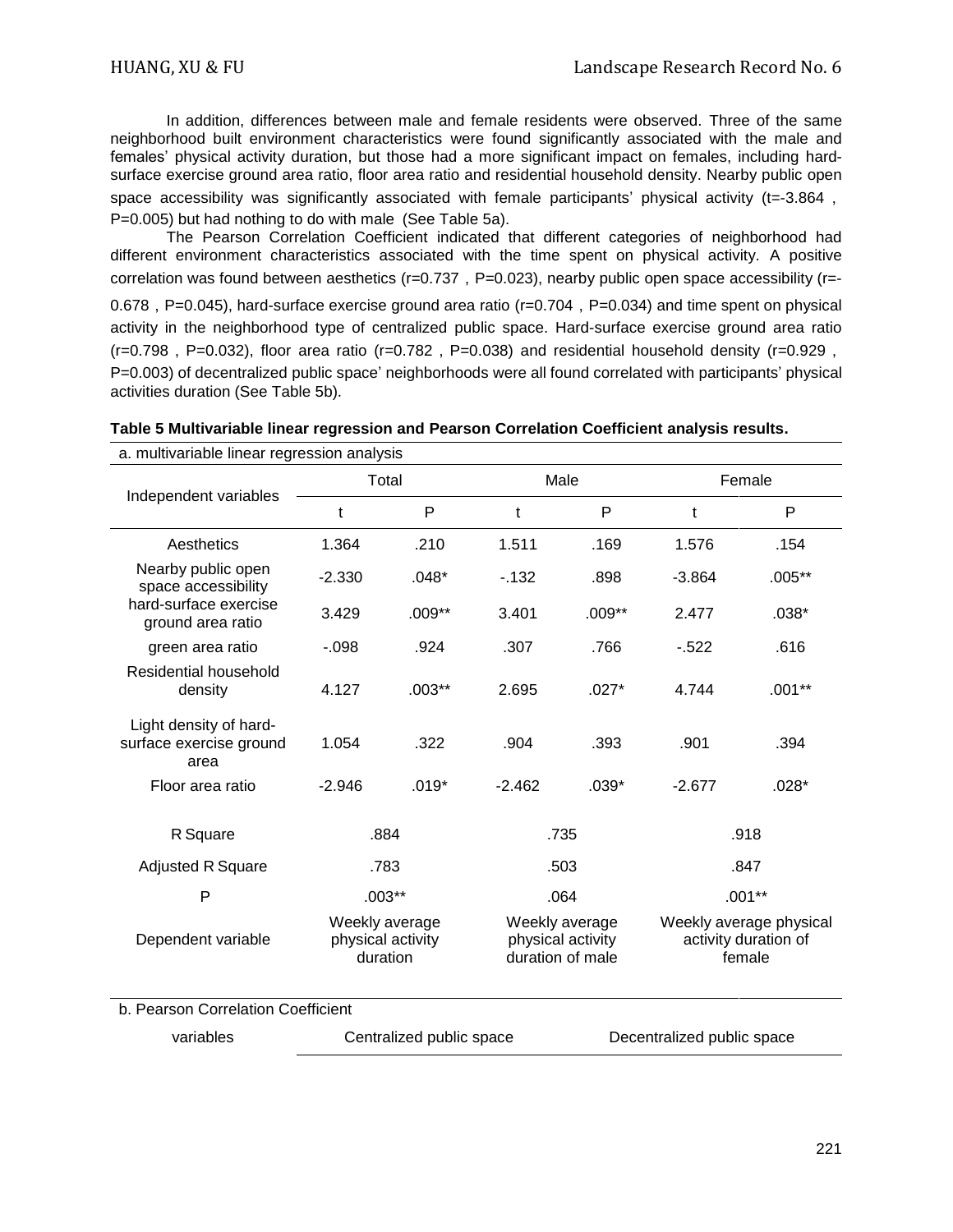|                                                             | <b>Pearson Correlation</b> | Significant<br>(bilateral) | <b>Pearson Correlation</b> | Significant<br>(bilateral) |  |  |  |
|-------------------------------------------------------------|----------------------------|----------------------------|----------------------------|----------------------------|--|--|--|
| Aesthetics                                                  | .737                       | $.023*$                    | $-0.645$                   | 0.117                      |  |  |  |
| Nearby public open<br>space accessibility                   | $-678$                     | $.045*$                    | $-634$                     | .126                       |  |  |  |
| hard-surface exercise<br>ground area ratio                  | .704                       | $.034*$                    | .798                       | $.032*$                    |  |  |  |
| green area ratio                                            | $-.043$                    | .913                       | -.376                      | .406                       |  |  |  |
| Residential household<br>density                            | .242                       | .530                       | .929                       | $.003**$                   |  |  |  |
| Light density of hard-                                      |                            |                            |                            |                            |  |  |  |
| surface exercise ground<br>area                             | .284                       | .459                       | .039                       | .933                       |  |  |  |
| Floor area ratio                                            | .180                       | .644                       | .782                       | $.038*$                    |  |  |  |
| N                                                           | 9                          |                            | 7                          |                            |  |  |  |
| Related variable: Weekly average physical activity duration |                            |                            |                            |                            |  |  |  |

Note: \*P< .05, \*\*P<.01

# **5 DISCUSSION AND CONCLUSION**

This study confirmed the hypothesis that the likelihood that senior residents participated in physical activity was associated with the built environment features of the neighborhoods where they lived in Chinese urban context. Overall, higher hard-surface exercise ground ratio and residential household density, decreasing floor area ratio and distance to the closest public open space in surrounding urban district, were positively related to the time senior residents spend on physical activity. Additionally, there were also some noticeable differences in built environment factors between male and female seniors. Generally, the influences of built environment factors on female seniors were more significant than that on males. Surrounding public open space availability variable was only significantly associated with physical activity time of female seniors.

One main lesson from this study was that both of the public open spaces within the neighborhoods and in surrounding urban districts were significantly related to the levels of physical activities of seniors; while the hard-surface exercise ground was the most important one among a variety of amenities of the neighborhoods. The potential reasoning might be that the primary forms of physical activities of Chinese seniors were generally in groups, which required relatively large hard-surface open spaces. This rationale could also explained why the levels of physical activities of females, who tended to participate in group exercise more actively, were even more significantly correlated with the availability of closest public open spaces than that of males. This result indicated that hard-surface exercise ground improvement could be the one of efficient approach of built environment interventions that encouraged seniors' physical activities. Therefore mandatory requirement on a minimal percentage of hard-surface open spaces in the neighborhood can be a valuable addition in the current neighborhood design guidelines in order to encourage senior residents to reach sufficient duration of physical activities.

This study also found that senior residents living in neighborhoods with high residential household density, especially the females, were more likely to participate in physical activities, indicating that seniors residents participated in physical activity in groups and thus could be influenced by other seniors who lived close. This finding highlighted further consideration on potential spatial autocorrelation effects of seniors' physical activity pattern. As a result, it is vital for future studies to include the spatial autocorrelation effects in the theoretical framework and further examine how exactly seniors' physical activity tendency would impact each other, in order to better clarify the impacts of the various interventions on both built environment aspect as well social activity encouragement.

This study also lead to some enlightening evidence that how morphological characteristics of neighborhood open space could also impact on seniors' physical activity. One interesting finding was that the seniors living in neighborhoods with centralized public spaces were more likely influenced by the accessibility to nearby public open space, while ones living in neighborhoods with decentralized public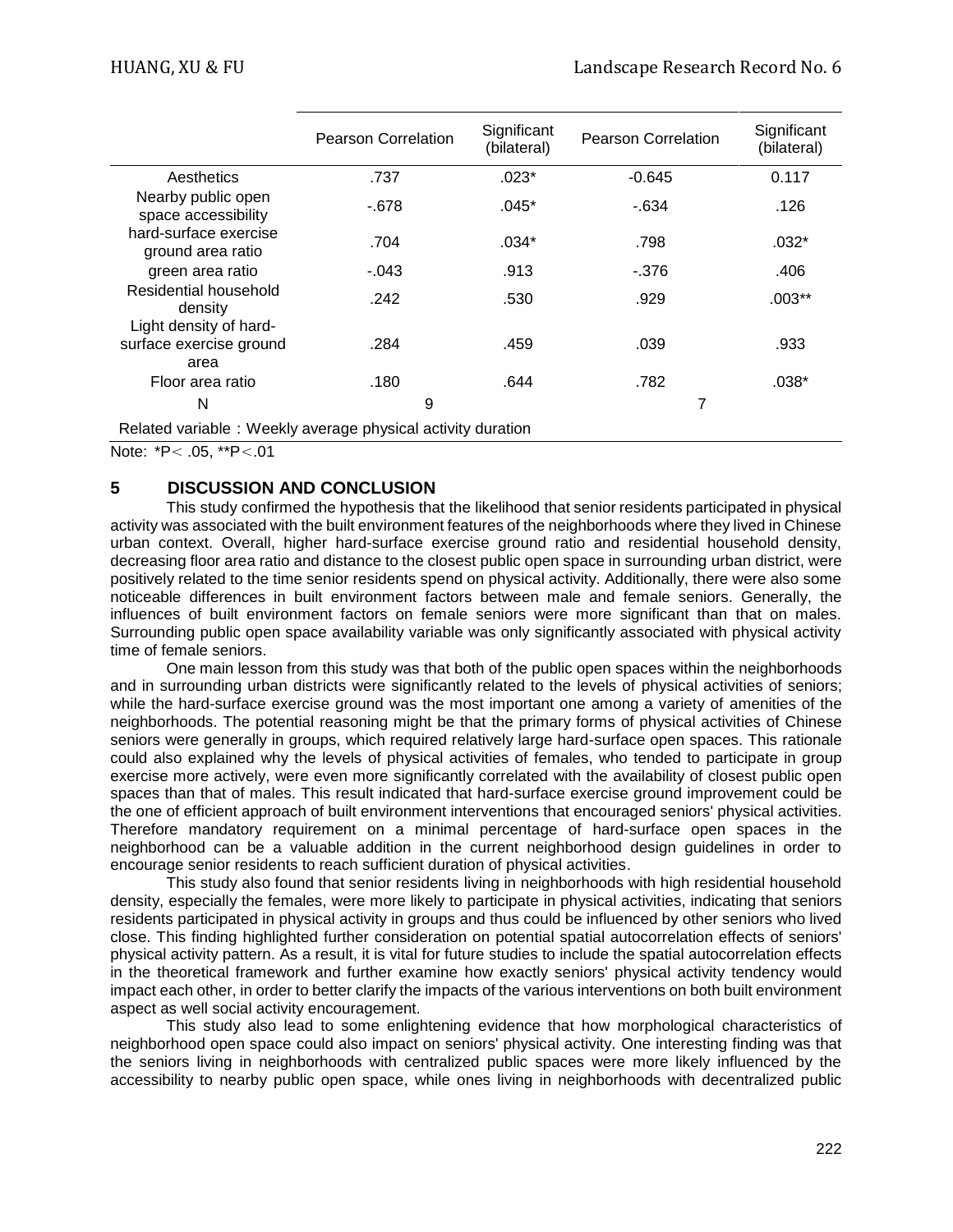spaces not so much. This result could suggest that in neighborhoods with centralized public spaces, seniors who did not live close to the neighborhood public space might have to turn to nearby available public spaces as substitution, while ones lived in neighborhoods with decentralized public spaces had better access to the open spaces that scattered in the neighborhood so they were less likely to rely on open spaces outside the neighborhood. This finding suggested that for the neighborhood that did not have any public open space within walking distance, designers should consider decentralized layout as the preferred pattern because it would allow residents to access public spaces easily and thus promote their level of physical activity. Another finding related to morphological characteristic was that the aesthetics of the open spaces showed significance only in neighborhoods with centralized public spaces, indicating that designer who worked on these type of neighborhood should pay more attention to improving open space environment in order to maximize its effect on the tendency of seniors' physical activities.

Another lesson from findings in this study was expectation regarding facilities-based interventions should be modest: One unexpected finding of this study was none of the facilities, including lighting and exercise facilities, turned to be significantly associated with duration of physical activity, which indicated that the primary form of physical activity that senior residents participated did not rely on facilities.

To conclude, this research confirmed that neighborhood built environment were significantly related to the durations of physical activities of senior residents and suggested a variety of built environment interventions that could increase the likelihood of physical activities among seniors. The results could be conducive to the decision-making process of neighborhood design and also help further facilitate detailed improvements of future neighborhood planning and design guidelines to support senior residents' well-being in the context of rapid-aging Chinese metropolitan areas.

# **6 REFERENCES**

- Beard J R, Bloom D E. Towards a comprehensive public health response to population ageing [J]. Lancet, (2014, 385(9968): 658-661.
- Blair S N. Physical inactivity: the biggest public health problem of the 21st century [J]. British journal of sports medicine, 2009, 43(1): 1-2.
- Brownson R C, Hoehner C M, Day K, et al. Measuring the Built Environment for Physical Activity: State of the Science [J]. American Journal of Preventive Medicine, 2009, 36(4): S99-123.e12.
- Chaix B, Simon C, Charreire H, et al. The environmental correlates of overall and neighborhood based recreational walking (a cross-sectional analysis of the RECORD Study)[J]. International Journal of Behavioral Nutrition and Physical Activity, 2014, 11(1):20.
- Cerin M, Macfarlane D, Sit C H, et al. Effects of built environment on walking among Hong Kong older adults [J]. Hong Kong medical journal = Xianggang yi xue za zhi / Hong Kong Academy of Medicine, 2013, 19 Suppl 4(3): 39-41.
- Christian H, Gilescorti B, Knuiman M, et al. The influence of the built environment, social environment and health behaviors on body mass index. results from RESIDE[J]. Preventive Medicine, 2011, 53(1- 2): 57
- Clarke P, Gallagher N A. Optimizing Mobility in Later Life: The Role of the Urban Built Environment for Older Adults Aging in Place[J]. Journal of Urban Health, 2013, 90(6):997-1009.
- Fei S, Norman I J, While A E. Physical activity in older people: a systematic review[J]. Bmc Public Health, 2013, 13(1):449.
- Gallagher N A, Gretebeck K A, Robinson J C, et al. Neighborhood factors relevant for walking in older, urban, African American adults[J]. Journal of Aging & Physical Activity, 2010, 18(1):99-115.
- Huang Xiao-xia, Qian Wen, Wei Min-qi, et al. Impact of residential neighborhood environment on residents'physical activity[J]. Chinese Journal of Public Health, 2014, 30(4): 412-416.
- Jelle V C, Peter C, Ilse D B, et al. Physical environmental factors related to walking and cycling in older adults: the Belgian aging studies [J]. BMC Public Health, 2012a, 12(1): 142.
- King A C, Castro C, Wilcox S, et al. Personal and environmental factors associated with physical inactivity among different racial-ethnic groups of U.S. middle-aged and older-aged women[J]. Health Psychology Official Journal of the Division of Health Psychology American Psychological Association, 2000, 19(4):354-364.
- Lees E, Taylor W C, Hepworth J T, et al. Environmental changes to increase physical activity: perceptions of older urban ethnic-minority women [J]. Journal of Aging & Physical Activity, 2007, 15(4): 425- 438.